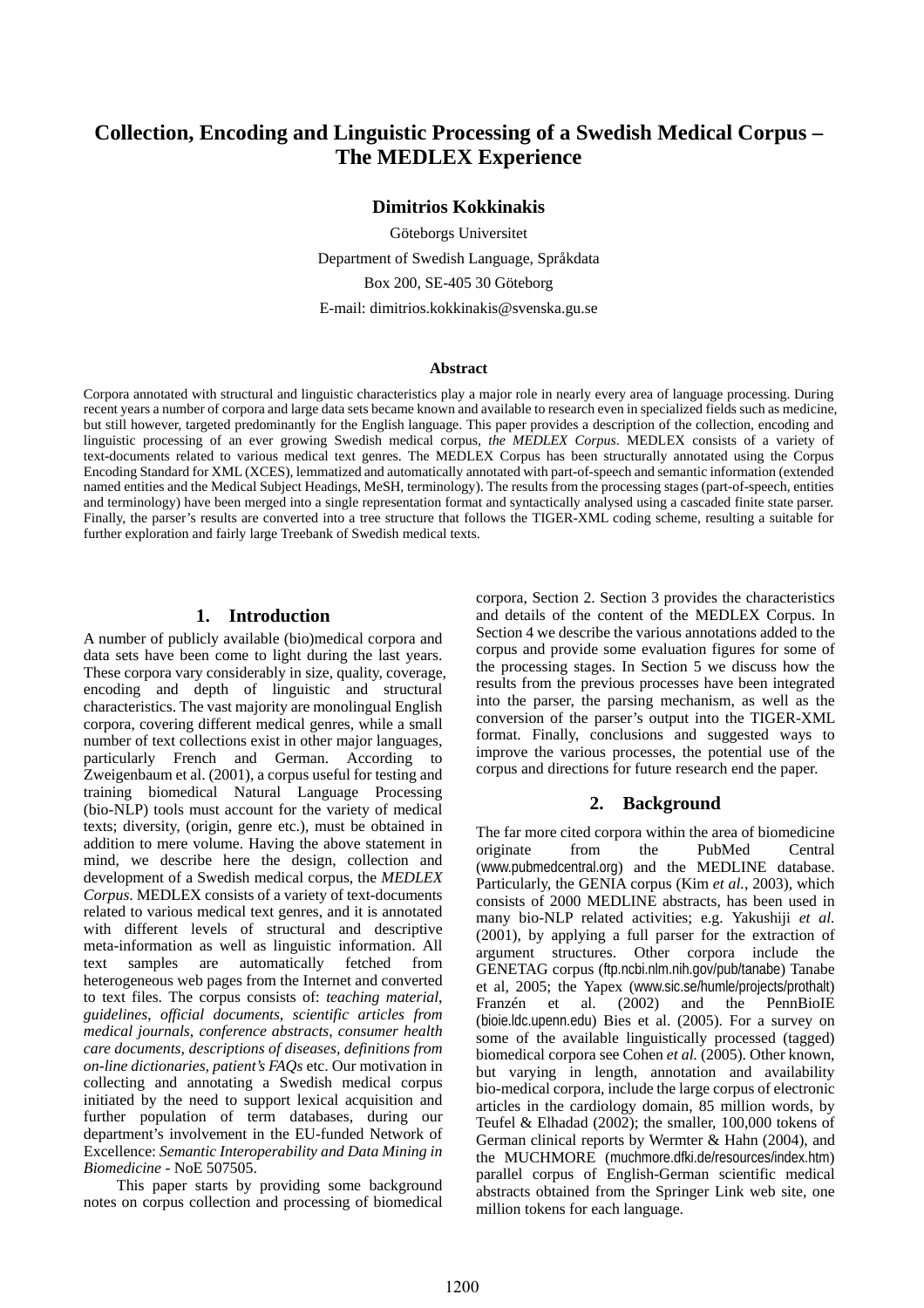## **3. The MEDLEX Corpus**

## **3.1 Collection**

The starting point for the collection of the MEDLEX corpus was to navigate the Internet and manually inspect through links or simple keywords, using own Google searches as input, a number of potentially relevant web-sites. However, during later progressing of the corpus collection and in order to reduce the time spend for finding new sites, we found useful to apply the BootCaT toolkit by Baroni & Bernardini (2004). BootCaT implements an iterative procedure to bootstrap specialized corpora and terms from the web, requiring a list of "seed terms", typical of the domain of interest. MEDLEX does not focus at a particular subfield due to the lack of very large resources within a particular subarea for Swedish, and as such, the texts range through many sub-domains, genres and specialised topics, including pharmacology. Thus, the target has been to locate a large number of potentially interesting, though heterogeneous, medically oriented Swedish sites and extract, as automatically as possible, textual information from them (e.g. by using Lynx and the perl LWP library).

## **3.2 Content Extraction**

Most of the sampled documents were in (X)HTML format, while there were a number of documents in PDF and MS Word. However, various types of (X)HTML mark-up or other types of formatting information were removed from the original files and the whole body of texts was converted into text format (ISO Latin1). Important structural meta-information, particularly the title, the source of origin and the date of publication of each article (if available) were preserved.

 The corpus includes: *scientific articles from medical journals*, *teaching material*, *guidelines*, *official documents*, *conference abstracts, consumer health care documents*, *descriptions of diseases, definitions from on-line dictionaries/glossaries*, *patient's FAQs, editorial articles* and *encyclopaedic information.*

### **3.3 Status of the MEDLEX Corpus**

 $\overline{a}$ 

By the end of 2005, the MEDLEX Corpus was comprised of approximately 6 millions tokens, over 10,000 different articles. The corpus size is based on tokenized and free of formatting information text material. The MEDLEX is encoded using basic annotation featuress from the XML Corpus Encoding Standard (XCES); Ide et al. (2000). The corpus consists of text samples from a number of different text genres<sup>1</sup> and Table 1 provides some typological details

<span id="page-1-0"></span> $<sup>1</sup>$  E.g, the list of the sites of pharmaceutical companies include:</sup> Astra Zeneca; http://www.astrazeneca.se Bristol-Myers Squibb; http://www.bms.se Eli Lilly; http://www.lilly.se GlaxoSmithKline; http://www.glaxowellcome.se Ipex; http://www.ipex.se Leo Pharma Nordic; http://www.leo.se Merck Sharp & Dohme; http://www.msd.se OrionPharma; http://www.orion.se Pfizer; http://www.pfizer.se Recip; http://www.recip.se Schering-Plough; http://www.clarityn.com St Jude Medical Inc; http://www.sjm.se Wyeth; http://www.wyeth.se

of its content.

| Genre                               | #tokens /types   |
|-------------------------------------|------------------|
| journals and periodica              | 1,6 milj./97,000 |
| faculties, institutes and hospitals | 305,000/27,000   |
| health-care communication companies | 1,7 milj/102,000 |
| specialised sites                   | 890,000/61,000   |
| conference proceedings (abstracts)  | 320,000/41,000   |
| pharmaceutical companies            | 300,000/27,000   |
| media (TV, daily newspapers)        | 600,000/57,000   |

Table 1: Distribution of tokens/types in MEDLEX

### **4. Structural & Linguistic Annotation**

The MEDLEX corpus was linguistically processed in the lines of other similar text collections (*cf.* Teufel & Elhadad, 2002).

### **4.1 Tokenization and Part-of-Speech Tagging**

MEDLEX was firstly tokenized and segmented into sentences, using regular expressions. Tokenization and sentence segmentation of the texts into individual words and sentences is an important step since all other processing steps that follow depend on it. Spelling mistakes, "spurious" quoting or other erroneous linguistic phenomena where not corrected. Since some of the texts were of very special nature, we had to make certain modifications to our generic tokenizer in order to handle special cases that were erroneously tokenised. Some additional tokenization steps included adaptations for handling particular constructions, such as "*[…] ämnet NKK (4-(methylnitrosamino)-1-(3-pyridyl)-1-butanone) i urinen […]*".

After tokenization, the corpus was annotated with part-of-speech labels using a version of Brills tagger (Brill, 1994). The morphosyntactic annotation uses the Swedish MULTEXT tagset. Medical language as any other technical language exhibits some characteristics that differentiate it from general language e.g. sentence construction rules slightly differ from the normal constructions rules, use of idiosyncratic expressions, medical jargon of many terms etc. Therefore, the tagger's lexicon was completed with several hundreds of new entries of medical jargon, such as adjectives, particularly of Greek and Latin origin, and nouns, particularly:

- names of diseases, (e.g. ending in "-it"/"lymfadenit") where the tagger annotated them as verbs (a common verb suffix in Swedish)
- common drug names and chemical substances (e.g. ending in "-das"/"aminoxidas") where the tagger once again annotated them erroneously as verbs (also a verb suffix in Swedish)
- (patho)anatomical terms (e.g. ending in "-is"/"pulmonalis")
- frequent in the corpus words (compounds) ending in "es" or "ns": "insufficiens", "inkontinens", "pares" and "fluorescens" which were erroneously annotated as genitive nouns.

After the part-of-speech tagging, the annotated instances, nouns, verbs and adjectives, were lemmatized using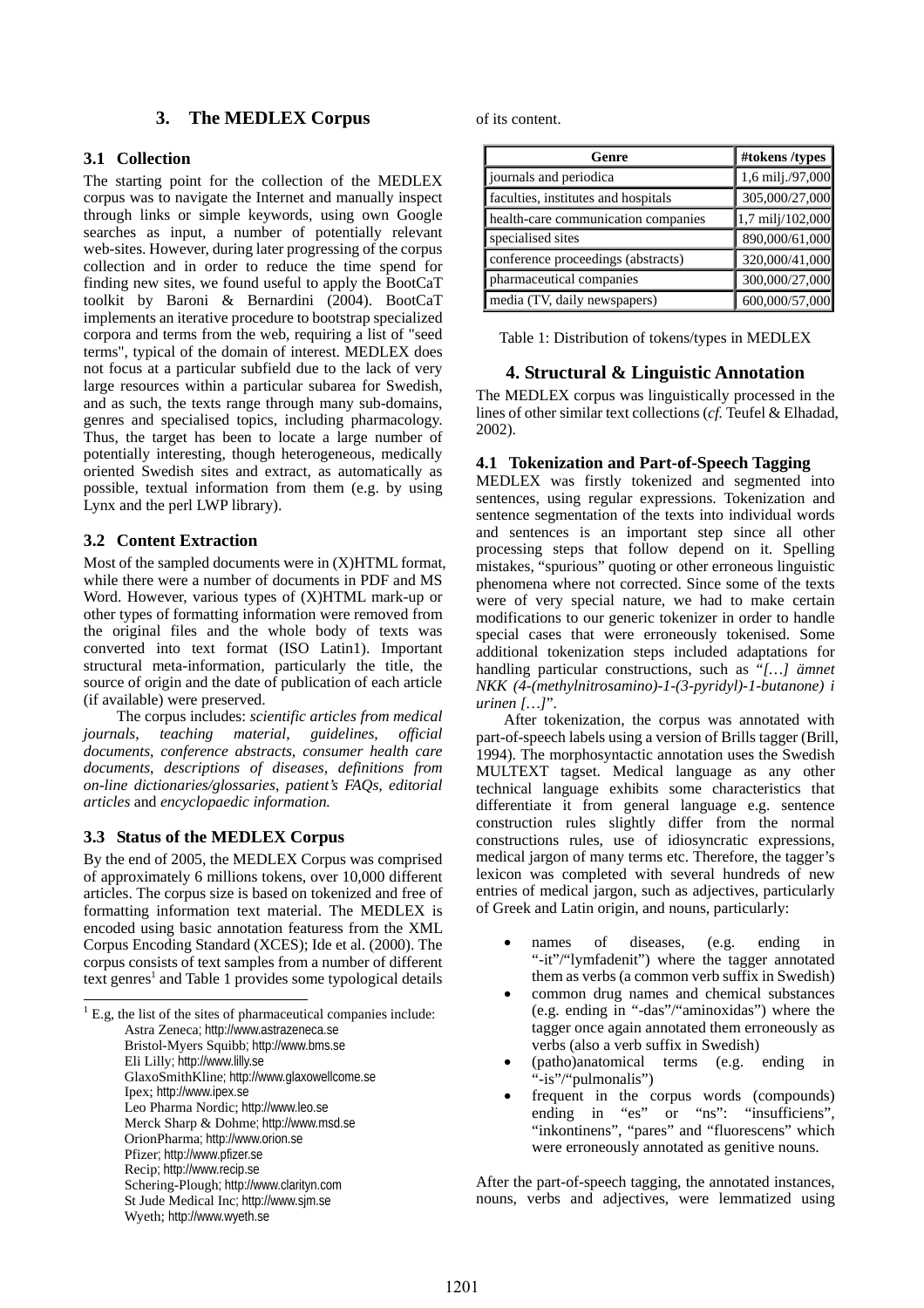finite-state machines. The input to lemmatization is tokens with their respective part-of-speech. Lemmatization provides direct access to all instances of a lexical entity via its base form.

## **4.2 Generic Named Entities**

There is a whole range of named entities (NE) that can be encountered in various types of texts, and not only the "classical", in the NE recognition bibliography, types of named entities, i.e. *person, location* and *organization*. Along the line proposed by Sekine (2004), we also apply a rather fine-grained NE system for Swedish capable of recognizing eight main categories (*person*, *location*, *organisation*, *event*, *object*, *work & art*, *time* and *measure*) and nearly sixty subtype named entities, including a large set of different types of measure subgroups, such as: *pressure*, *frequency*, *weight*, *dosage*, *speed*, *volume* and *temperature*. The system is described in Kokkinakis (2004) and is based on a modular and scalable architecture consisting of five major components, making a separation between lexical, grammatical and algorithmic resources. The five components are:

- lists of multiword names taken from various Internet sites;
- a shallow parsing component that uses finite-state grammars, one grammar for each type of NE recognized
- a module that uses the annotations produced by the previous two components (which have a high rate in precision) in order to make decisions regarding possibly un-annotated entities. This module is inspired by the *Document Centred Approach* by Mikheev *et al.* (1999). This is a form of on-line learning from documents under processing which looks at unambiguous usages for assigning annotations in ambiguous words<sup>2</sup>
- lists of single names (approx.  $100,000$ )
- a theory revision and refinement module makes a final control on an annotated document with named-entities in order to detect and resolve possible errors and assign new annotations based on existing ones, for instance by combining various annotation fragments

The generic NER system's performance has been evaluated on Swedish electronic patient records (Kokkinakis, 2005). The evaluation figures for each entity group ranged between 69,9%-100% precision and 66%-98% recall.

During 2005 (in parallel with the implementation of a Swedish MeSH tagger, see next section), the system was extended with capabilities of recognizing and annotating medical terminology (a ninth NE category). This terminologically oriented module comprises seven subcategories, namely: "Anatomy (MDA)", "Living Organisms (MDO)" mainly names of viruses and bacteria, "Diseases (MDD)", "Chemicals, Vitamins, Enzymes and Drugs (MDC)", "Symptoms (MDS)", "Pharmaceutical Equipment/Devices (MDP)" and "Analytical, Diagnostic

 $\overline{a}$ 

and Therapeutic Techniques (MDI)". All of the resources<sup>[3](#page-2-1)</sup> used by the system have been either obtained from various medically-related internet sites or extracted from the MEDLEX Corpus. Some of the lexical resources we currently use, include parts of the Swedish ICD-10, the Swedish MeSH and a list of several thousands of drugs from the Swedish union of pharmaceutical industry FASS, (www.fass.se). Apart from the previous, we use morpheme lists consisting of a couple of hundreds of elements, mostly suffixes, specific to the various categories of the medical domain. For instance, in the "Diseases" module there are suffixes such as: "+opati", "+iasis", "+emi", "+itis", "+ism" and "+uri".

## **4.3 MeSH Terminology**

During the second half of 2005, we started the implementation of a tagger based on the Swedish translation of the MeSH thesaurus (hierarchical terminology), after obtaining a license by the University Library of the Karolinska Institutet. The MeSH® (Medical Subject Headings) is the controlled vocabulary thesaurus of the NLM, U.S. National Library of Medicine. The original data from NLM have been supplemented with Swedish translations made by staff at the Karolinska Inst. Lib. based on the year 2006 MeSH. MeSH is used for subject analysis of biomedical literature; for more information visit: mesh.kib.ki.se/swemesh/swemesh.cfm. The implementation of the tagger uses the most important subtree hierarchies from MeSH, namely: A (Anatomy, 3277 terms), B (Organisms, 5407), C (Diseases, 16334 terms), D (Chemicals and Drugs, 18369 terms), E (Analytical, Diagnostic and Therapeutic Techniques and Equipment, 5265 terms) and F (Psychiatry and Psychology, 1528 terms). Moreover, in order to reduce the ambiguity space of the investigated problem, since we attempt to disambiguate the MeSH annotation (see later this Section), we decided to only use the upper level (level 0) of the lexical hierarchy for the classification of each term<sup>4</sup> [.](#page-2-2) For instance, the term *beta-Lactamases (betalaktamaser)* has the label *D08.811.277.087.180* which was reduced to *D08 [Enzymes and Coenzymes]*. By this reduction, we assume that terms having multiple labels under the same level are very similar.

However, prior to the implementation of the MeSH tagger we applied a number of conversion and normalization steps to the original material. For instance, changing the order of the head and modifier complements for several hundreds of entries in the database (e.g. "*vacc*-

<span id="page-2-0"></span> $2$  By "document centred" is meant that at each stage of processing the system makes decisions according to a confidence level that is specific to that processing stage, and drawing on information from other parts of the document.

<span id="page-2-1"></span> 3 Symptoms are usually realized in Swedish texts either as periphrastic expressions or compounds and it is rather difficult to find suitable lexical resources on the Internet in order to simply apply some sort of dictionary lookup. Therefore, we have investigated the way these expressions are constructed in MEDLEX, by initially selecting a few characteristic symptom key-words and short phrase fragments and then create and apply regular expressions on an analysed version of the corpus. This way we could identify new symptoms in the near vicinity of the already matched ones and iteratively implement a new set of hand constructed rules using regular expressions with the data gathered by this process.

<span id="page-2-2"></span>Reduced MeSH hierarchies are used among others by Rosario *et al.* (2002) in an experiment for assigning (English) noun compound relations.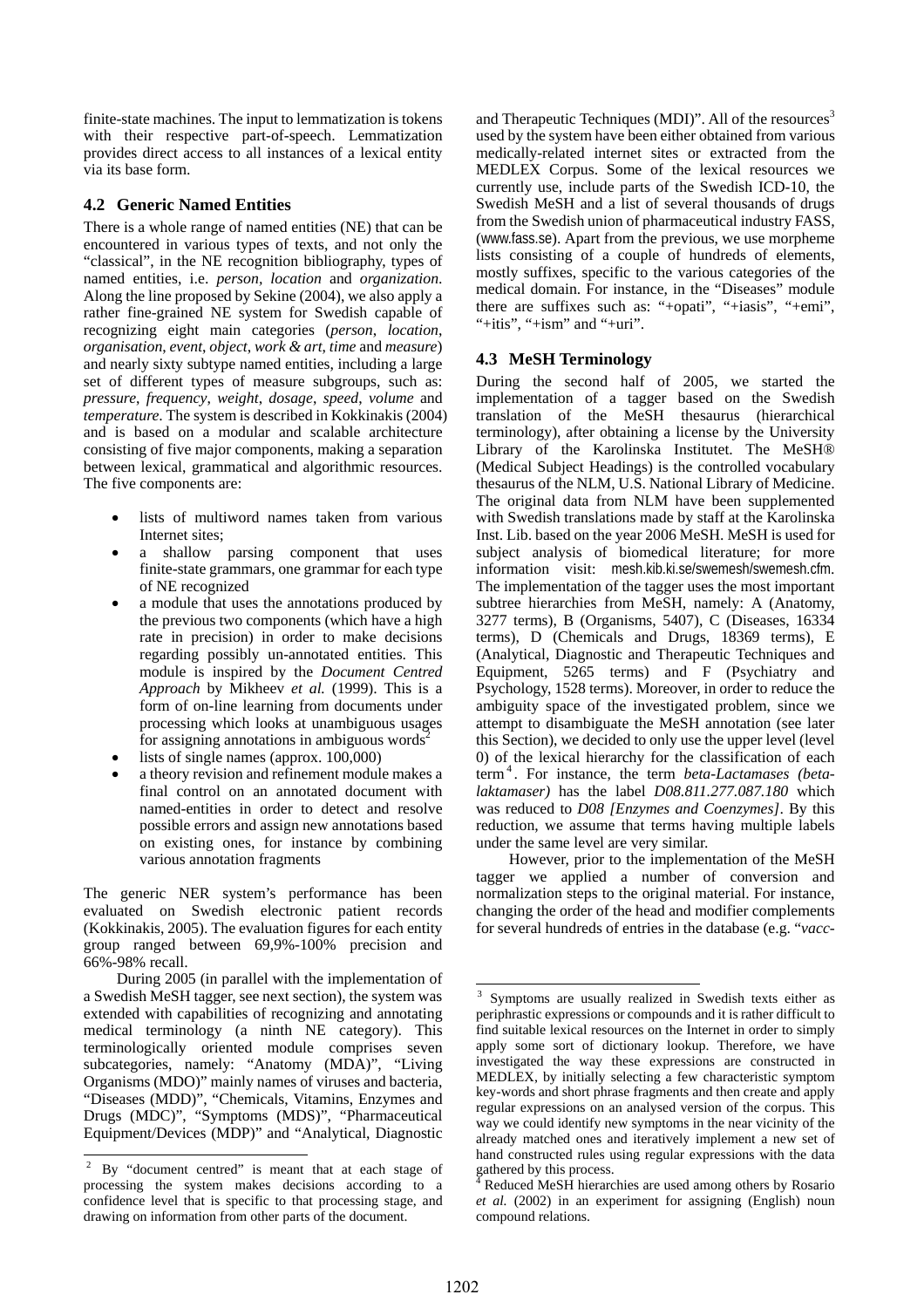```
Han och kollegan Riitta Ylitalo och reumatologen Mikael Heimbürger, har
studerat <mesh tag="A04">stämbanden</mesh> hos 14 patienter med olika typer av
<mesh tag="C20">autoimmuna sjukdomar</mesh> - <mesh tag="C05/C17/C20">reumatoid
artrit</mesh>, <mesh tag="C17/C20">systemisk lupus erytematosus</mesh> och
kmesh tag="CO7/C11/C17/C20">Sjögrens syndrom</mesh>
Han och kollegan <ENAMEX TYPE="PRS" SBT="HUM">Riitta Ylitalo</ENAMEX> och
reumatologen <ENAMEX TYPE="PRS" SBT="HUM">Mikael Heimbürger</ENAMEX>, har
student < ENAMEX TYPE="TRM" SBT="MDA">stämbanden</ENAMEX> hos
<ENAMEX TYPE="PRS" SBT="CLC">14 patienter</ENAMEX> med olika typer av autoimmuna
sjukdomar - <ENAMEX TYPE="TRM" SBT="MDD">reumatoid artrit</ENAMEX>,
<ENAMEX TYPE="TRM" SBT="MDD">systemisk lupus erytematosus</ENAMEX> och
<ENAMEX TYPE="TRM" SBT="MDD">Sjögrens syndrom</ENAMEX> .
```
Figure 1: NER and MeSH annotations

*iner, orala*" changed to "*orala vacciner*"); normalizing all inflected/non-inflected entries into a neutral non-inflected variant with optional inflected variants (e.g. "*orala vacciner*" changed to "*oral(a)? vaccin(et|er|erna)?*"); making adjustments to the implemented recognizer in order to capture some frequent phenomena of misspellings, agreement and grammatical errors that we could observe in annotated sample texts, probably caused due to the high variability in the expression of similar concepts by different authors (e.g. "*escherichia coli*" added "*e. coli*") or by the influence or "contamination" from the English language, particularly orthographic variation (e.g. use of 'ph' instead of 'f'). Finally, case folding was applied to all terms, except those consisting of uppercase letters, particularly acronyms. This was necessary in order not to introduce new forms of ambiguity, since the complete elimination of case information could introduce new ambiguities between homographs, i.e. uppercase/low case words. For instance, "*kol/D01.268.150*" (i.e. "carbon") and "*KOL/C08.381. 495.389*" (i.e. "Chronic Obstructive Pulmonary Disease"). An example sentence illustrates the annotation provided by both the generic NER (see previous section) and the MeSH annotator, for the sentence: "*He and his colleague Riitta Ylitalo and rheumatologist Mikael Heimbürger have studied the vocal cords of 14 patients with different types of auto-immune diseases - reumatoid arthritis , systemic lupus erythematosus and Sjogrens syndrome .*" (Figure 1).

Since the MeSH annotation is an ongoing activity and we have not any manually annotated material at our disposal at the time of writing the paper, we cannot provide any evaluation figures for its performance. However, we have experimented with the application of unsupervised disambiguation of the MeSH terms based on the principle of "one sense per discourse" statement by Gale et al. (1992). Thus, the current implementation applies a partial and simplistic disambiguation methodology in lack of suitable training material. We observed, therefore, that in many cases the unambiguous readings within the same document, can help disambiguating the meaning of an ambiguous term (relationship ambiguity). The results (Table 2) were obtained w.r.t. ambiguity reduction, for complete matches, on a sample of 10 articles, 8,490 tokens, from the Swedish Medical Association's magazine (www.lakartidningen.se).

For instance, the fragment "*…lokalanestetikum i inhalation (lidokain, bupivakain) kan blockera symtomen*", i.e "…local anesthetics during inhalation (Lidocaine, Bupivacaine) can block the symptoms", is an-

notated by the MeSH tagger as "*… lokalanestetikum i inhalation (<mesh tag="D02">lidokain</mesh>, <mesh tag="D02/D03">bupivakain </mesh>) kan blockera symtomen*"; that is "lidokain" is annotated as D02[Acetanilides] and "bupivakain" as D02[Acetanilides] and D03[Pipecolic Acid]. Thus, according to the principle of one sense per discourse, near unambiguous neighbours can in many cases disambiguate their ambiguous counterparts. In the previous example, the annotation of "*bupivakain*" will be reduced to D02 which is actually the preferred meaning. (the system also adds a "reliability" attribute to the disambiguated annotation, which indicates the strength of the confidence for the ambiguity elimination).

| all annots. - correct annotations  | $601 - 594$ |
|------------------------------------|-------------|
| unambiguous MeSH annotations       | 268         |
| initial ambiguous MeSH annotations | 105         |
| disambiguated 1 MeSH tag left      | .58         |
| disambiguated $>1$ MeSH tags left  |             |
| final ambiguous MeSH annotations   |             |

Table 2: Ambiguity reduction of MeSH terms

## **5. Cascaded Parsing of MEDLEX**

The results from the NER and terminology recognition are merged into a single representation format and fed into a syntactic analysis module, which is based on the Cass-parser, *Cascaded analysis of syntactic structure*.

Cass applies a finite-state cascade mechanism and internal transducers for inserting actions and roles into patterns, and originates from the work by Abney, (1997). The parser we use has been developed by Kokkinakis & Johansson Kokkinakis (1999), and has been modified in such a way that can utilize the features provided by the pre-processors, which results into the effect of slightly decreased complexity of the grammar rules. Moreover, we also apply a number of pre-processing steps in order to capture a number of difficult linguistic problems at an early stage of parsing, and thus reducing ambiguity at the various levels of the linguistic processing<sup>[5](#page-3-0)</sup>. Thus in all, but the final step, an input text passes a pipeline of finite-state grammars that may add or modify features to the part-of-speech annotated input; including the recognition and annotation of *multi-word expressions, conjoined compounds, phrasal verbs, various types of appositions* and *pre-modifying measure/quantity words*.

<span id="page-3-0"></span><sup>&</sup>lt;sup>5</sup> The use of sequential finite-state transducers in a similar fashion as in our paper is described by Aït-Mokhtar & Chanod (1997) for French and Müller (2004) for German.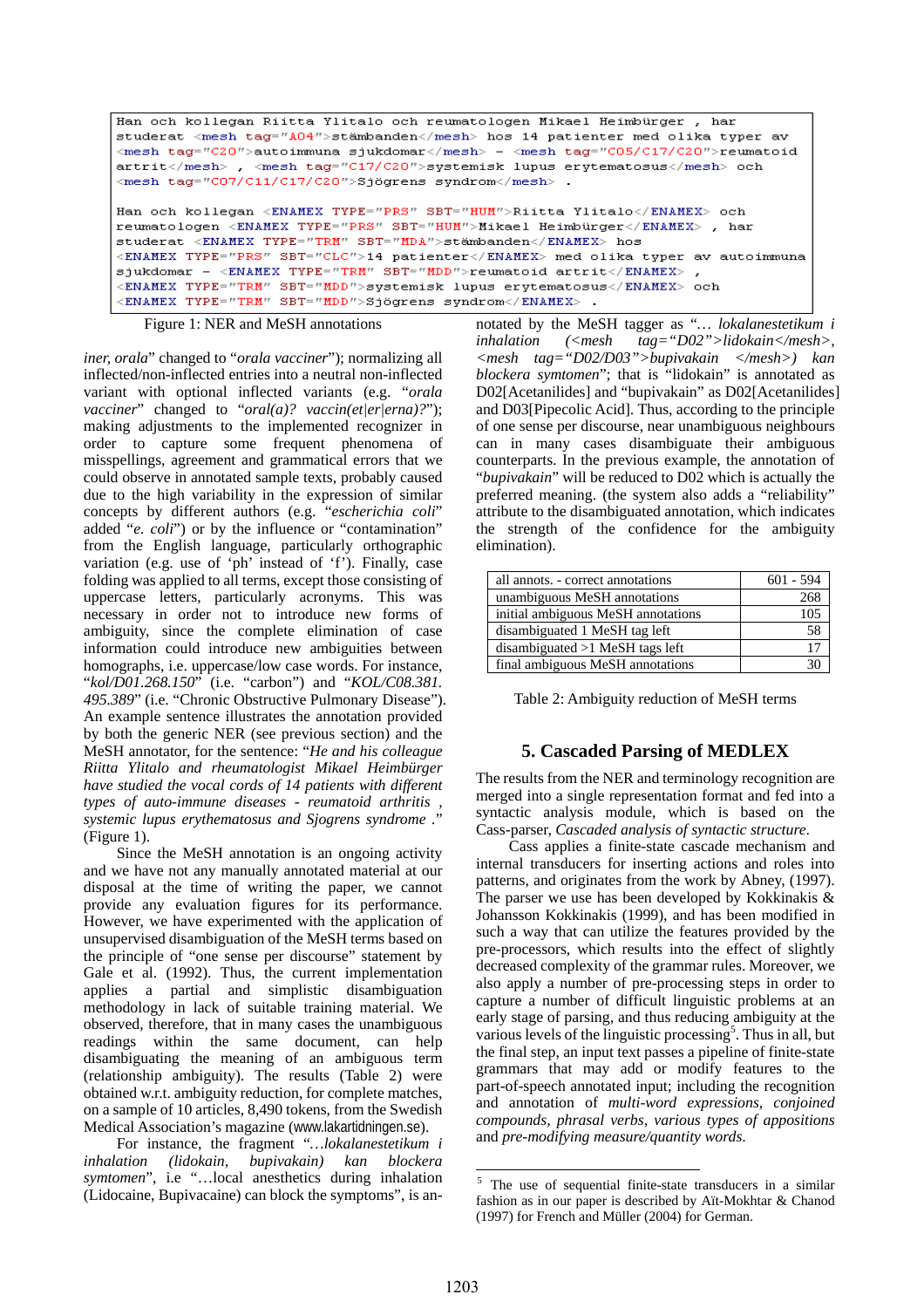

Figure 2. Annotation of the sentence: *EU gives 30 million (Swedish) krona to research on the rare and hereditary disease APS-1*." (the annotation also shows functional tags; "SBJ"[subject], "PRD" [predicate] and "OBJ" [object]).

The phrases in Cass consist of finite-state rules; in turn bundles of rules are divided into different levels depending on their internal complexity, simpler follow complex ones. The parsing involves a cascade of *two* major automata, the "phrasal" and the "clausal". The "phrasal" includes: *phrases which include a named-entity annotation*; *phrases which do not include a named-entity annotation*; *adjectival phrases*; *prepositional phrases* and *verbal groups*/*chains*. The "clausal" automaton includes: *embedded questions* with interrogative pronouns; *relative clauses; adverbial* and *infinitive clauses; complement clauses, wh-questions* with interrogative adverb/pronoun; *yes/no questions; copula passive* constructions; various types of *main clauses; combinations* of different types of main and subordinated clauses and *constructions without a verbal predicate.* All types of clauses are divided into different levels. The division depends partly on the type of the verbal group and the word order and partly on any available lexicalized complementizer or part-of-speech tags that can provide strong evidence for a particular type of clause. For an evaluation of the parser's performance on non medical texts see Kokkinakis & Johansson Kokkinakis (1999).

Finally, for the annotation scheme of the parsed output we have chosen the TIGER-XML encoding format (König & Lezius, 2003), since Cass doesn't provide any visualization capabilities or means of correcting the syntactic/semantic analysis (see Figure 2). TIGER XML is a flexible graph-based architecture for storage, indexing and querying. This way the syntactically analyzed results can be easily used for querying the partially parsed corpus by combing lexical features, semantic annotations and phrase labels. Moreover, TIGER-aware tools such as @nnotate (Plaehn & Brants, 2000) and SALSA (Erk & Pado, 2004) provide the means for modifying, correcting and enhancing both the syntactic and semantic analysis returned by Cass. At the moment the corpus is only available in the form of searchable concordances using the IMS Corpus Workbench, Figure 3; (Christ*,* 1994).

#### **6. Conclusions**

In this paper we have described the structure and content of a Swedish medical corpus, the MEDLEX Corpus. A resource that can be useful in many areas of Swedish me-

dical informatics and Natural Language Processing. MEDLEX comprises over 10,000 articles, over 6 million tokens, annotated in many dimensions. We currently investigate different ways to make parts or the whole material copyright-free and hence make it available for further research. The lack of resources for linguistic processing of biomedical corpora can be a major obstacle in healthcare informatics, because it prohibits access to the information treasure in biomedical corpora for lesser spospoken languages, slowing down the promotion of healthcare-related technologies.

As stated earlier, the majority of corpora in the medical domain are in English, a phenomenon easily motivated by the fact that biomedicine is a field with global interest and researchers prefer to write in a language understandable by a wide audience; Teufel and Elhadad (2002) mention that in cardiology alone there are at least 700 journals. The situation in Sweden is not that bad, although it cannot reach the volumes written in Engish. For instance, there are a handful of scientific journals that do not cover a particular subfield but rather incorporate various new findings from diverse medical subfields.

Computer understanding of the underlying language is a far from trivial task that involves several layers of knowledge intensive processing and we have described some of the possible means for corpus enhancement. There are several issues that need to be investigated in more depth and possibly in a larger scale. For instance, the use of a human in the process loop, in order to inspect intermediate results; and the use of tools such as @nnotate for correcting or enhancing the syntactic analysis. The need to conduct an evaluation on a larger material, and possibly using the full MeSH levels, and/or doing things in another order. Maybe the MeSH results can benefit from applying parsing before annotation, and thus let the MeSH tagger only look inside noun phrases. For the coverage of MeSH, a trained physician would have been the right person to mark unlabelled terminology; however, we could not consult such a person at the time of this study. Some revisions and extensions of the disambiguation part are also worth further exploration. It is well-known that the polysemous words' meaning depend on the context of use, at least on non-technical corpora, a fact that might even be stronger in technical corpora, i.e. a term probably shares the same sense throughout a single document. The Swedish MeSH contains over 50,000 terms (including synonyms), but it still does not cover all clinically useful terminology and empirical studies can be of benefit for its content's growth.